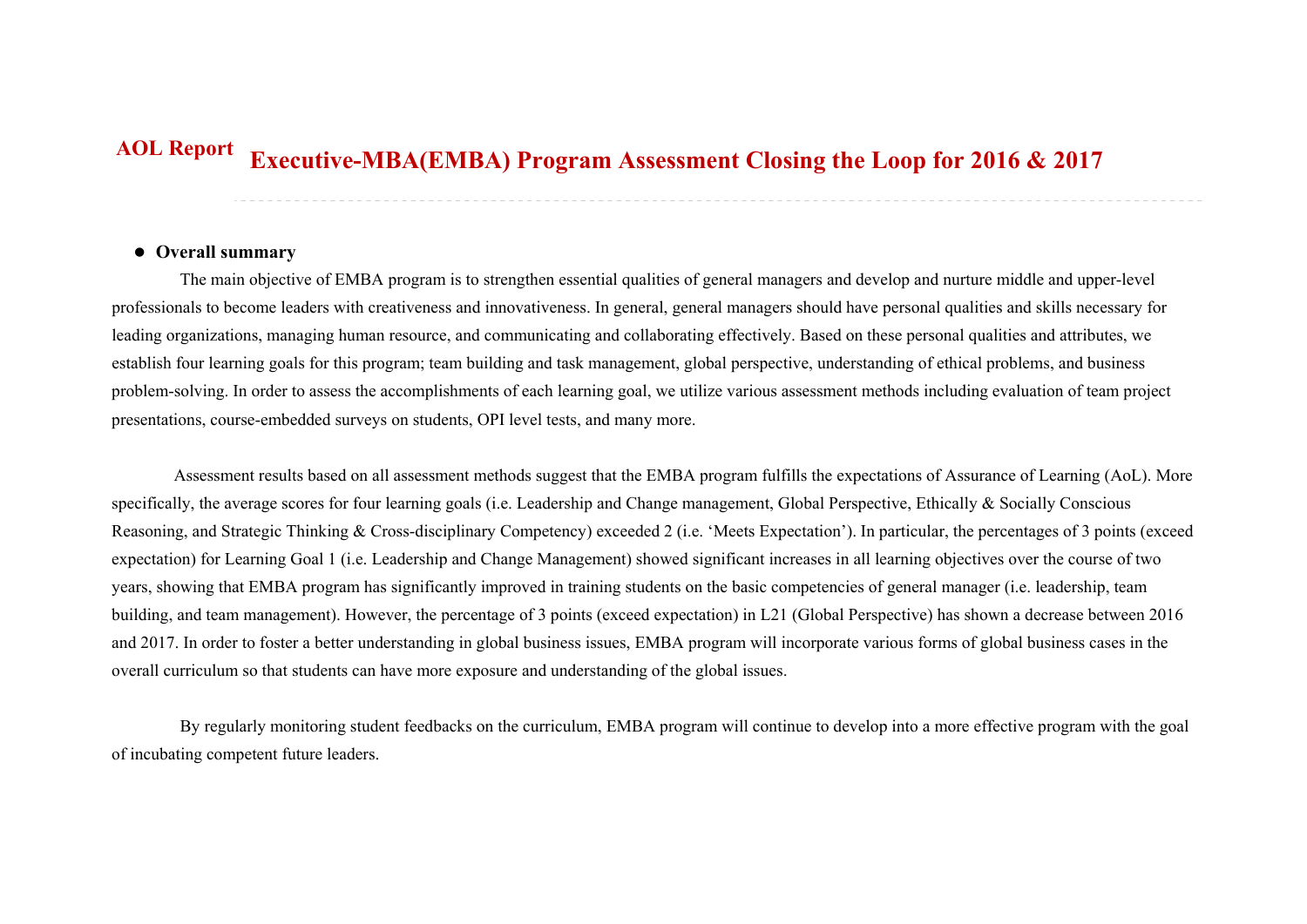## **Assessment**

| <b>Learning Goal</b>                               | <b>Learning Objectives</b>                            | Course                                       | <b>Performance</b> |         |         |                 |                                                                                                          |
|----------------------------------------------------|-------------------------------------------------------|----------------------------------------------|--------------------|---------|---------|-----------------|----------------------------------------------------------------------------------------------------------|
|                                                    |                                                       |                                              | Level $(\% )$      |         | Date    | <b>Result</b>   |                                                                                                          |
|                                                    |                                                       |                                              | 3point             | 2point  | 1point  | <b>Measured</b> |                                                                                                          |
| (L1) Leadership and                                | (L11) Out students will<br>have high-performance      | EMB561 Corporate Finance                     | 65.0%              | 35.0%   | $0.0\%$ | 2016Fall        | There has been changes in the<br>courses selected for assessment due                                     |
| <b>Change management</b><br>Our graduates will use | leadership skill                                      | EMB510 Leadership &<br>Organizational Change | 90.3%              | $7.7\%$ | 2.0%    | 2017Fall        | to the changes in the curriculum.<br>Compared to 2016, the percentage of                                 |
| team building and high-<br>performance             | $(L12)$ Our students will<br>know how to build a team | EMB542 IT Management                         | 58.3%              | 39.6%   | 2.1%    | 2016Fall        | 3 points (exceed expectation)<br>increased in 2017 for all learning                                      |
| management behaviors<br>to lead team tasks         | successfully in the<br>competitive environment        | EMB601 Managerial<br>Decision Analysis       | 71.1%              | 28.9%   | $0.0\%$ | 2017Fall        | objectives of L1. To maintain such<br>trend of improvement, EMBA<br>program will continue to incorporate |
| successfully in the<br>competitive                 | (L13) Our students will<br>effectively manage team    | EMB542 IT Management                         | 52.8%              | 47.2%   | $0.0\%$ | 2016Fall        | various forms of team assignments<br>so that students can have                                           |
| environment                                        | members for solving<br>organizational challenges      | EMB601 Managerial<br>Decision Analysis       | 59.0%              | 41.0%   | $0.0\%$ | 2017Fall        | opportunities to practice their<br>leadership skills.                                                    |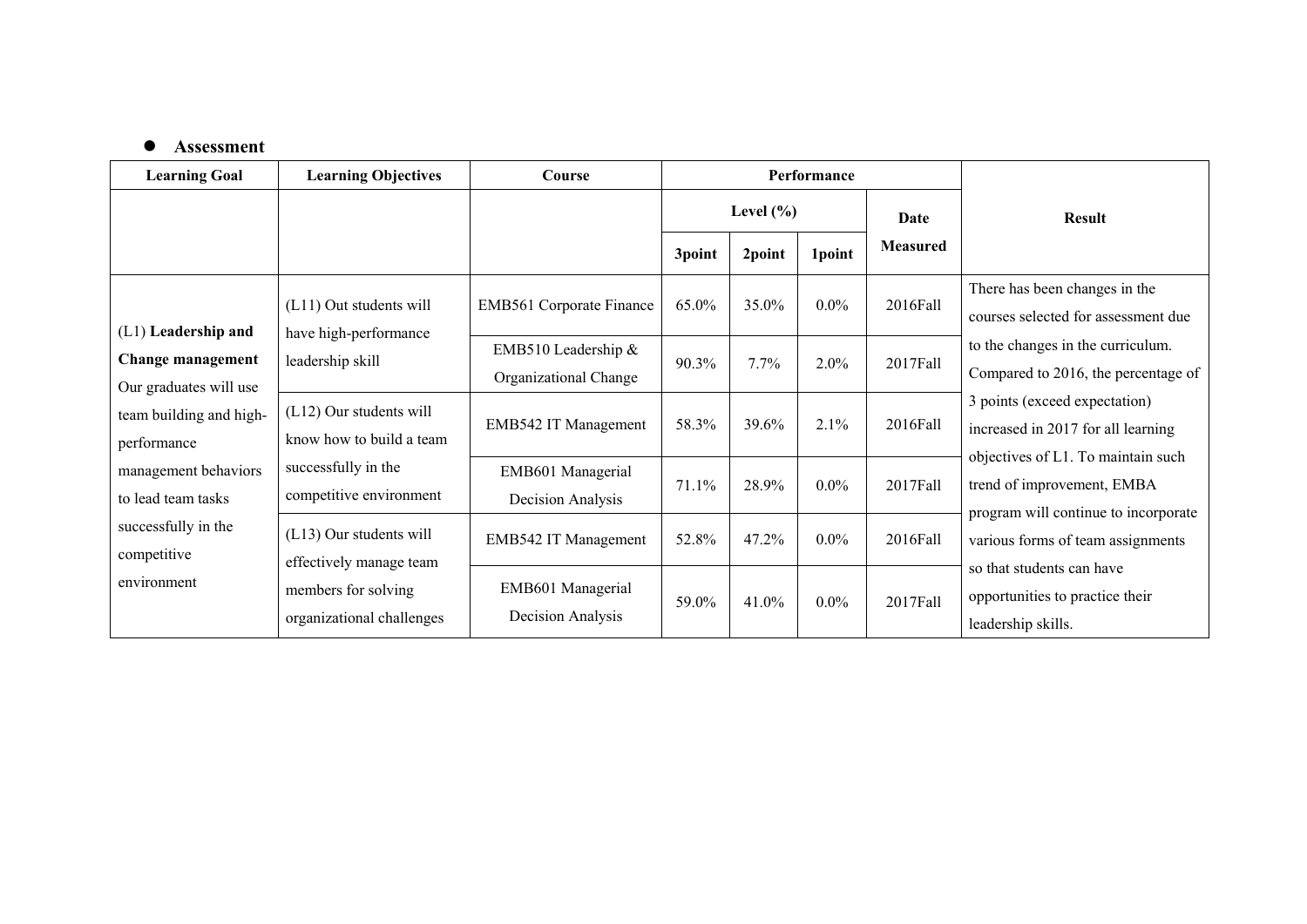| <b>Learning Goal</b>    | <b>Learning Objectives</b>  | Course                       | Performance   |                          |         |                 |                                      |
|-------------------------|-----------------------------|------------------------------|---------------|--------------------------|---------|-----------------|--------------------------------------|
|                         |                             |                              | Level $(\% )$ |                          |         | Date            | <b>Result</b>                        |
|                         |                             |                              | 3point        | 2point                   | 1point  | <b>Measured</b> |                                      |
| $(L2)$ Global           | (L21) Our student will      | EMB542 IT Management         | 66.7%         | 33.3%                    | $0.0\%$ | 2016Fall        | Compared to 2016, the percentage of  |
| perspective             | understand global business  |                              |               |                          |         |                 | 3 points (exceed expectation) in L21 |
| Our graduates will have | issues and relate current   |                              |               |                          |         |                 | decreased in 2017, from 66.7% to     |
| a global perspective    | issues to emerging business |                              | 53.6%         | 46.4%                    | $0.0\%$ | 2017Fall        | 53.6%. In order to foster a better   |
|                         | opportunities               |                              |               |                          |         |                 | understanding in global business     |
|                         | (L22) Our students will     | EMB571 International         |               |                          |         | 2016Fall        | issues, EMBA program will            |
|                         | have a good command of      | Field Trip I /OPI level test |               |                          |         |                 | incorporate various forms of global  |
|                         | business English or other   |                              |               |                          |         |                 | business cases in the curriculum so  |
|                         | languages of major global   | EMB571&EMB572                | Ξ.            | $\overline{\phantom{a}}$ |         | 2017Fall        | that students can have more          |
|                         | markets                     | International Field Trip     |               |                          |         |                 | exposure and understanding of the    |
|                         |                             | /OPI level test              |               |                          |         |                 | global issues.                       |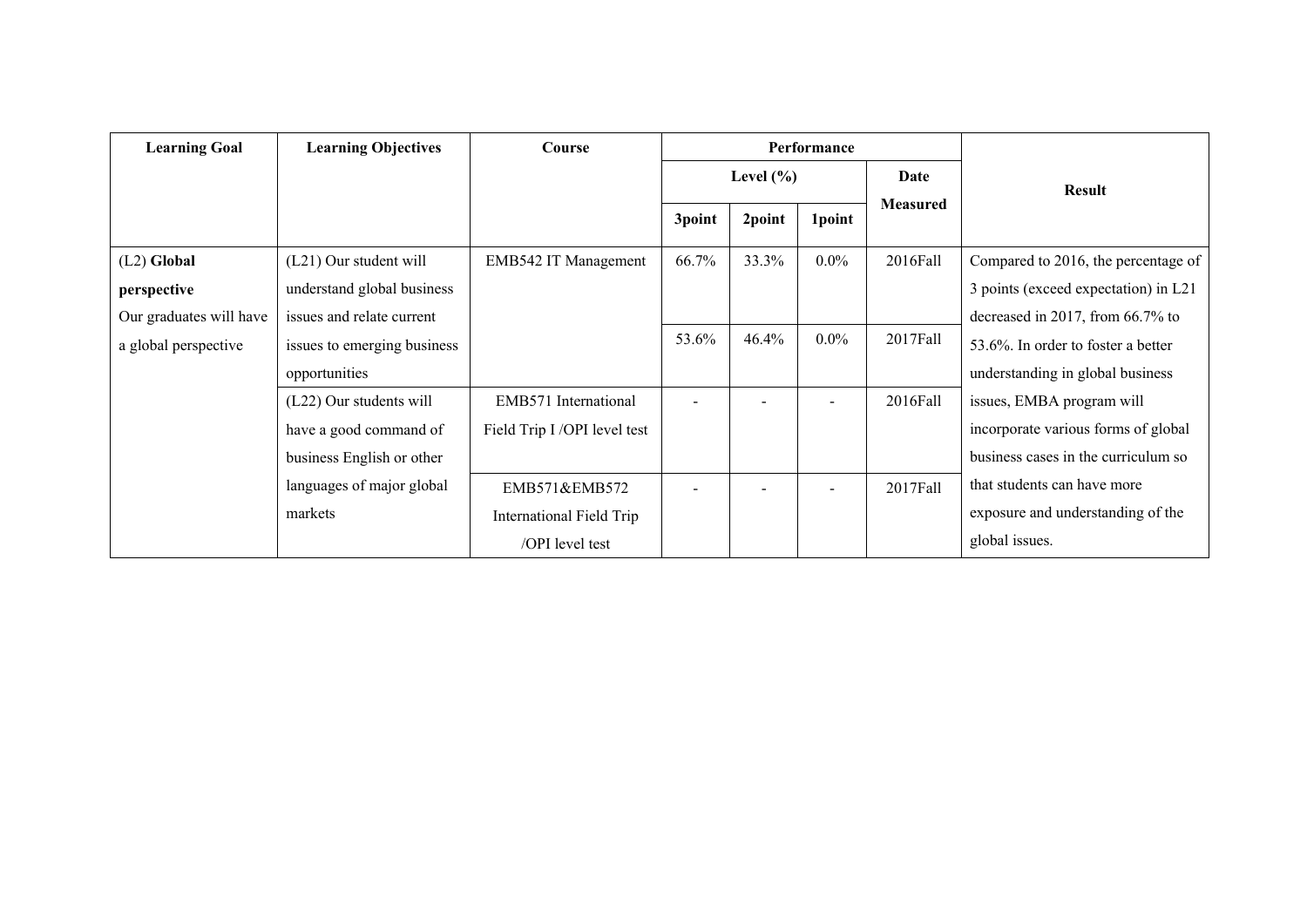| <b>Learning Goal</b>                                                                                                                                            | <b>Learning Objectives</b>                                                               | Course                         | Performance   |          |          | <b>Result</b>                                                                                    |                                                                                                                |
|-----------------------------------------------------------------------------------------------------------------------------------------------------------------|------------------------------------------------------------------------------------------|--------------------------------|---------------|----------|----------|--------------------------------------------------------------------------------------------------|----------------------------------------------------------------------------------------------------------------|
|                                                                                                                                                                 |                                                                                          |                                | Level $(\% )$ |          |          | Date                                                                                             |                                                                                                                |
|                                                                                                                                                                 |                                                                                          |                                | 3point        | 2point   | 1point   | <b>Measured</b>                                                                                  |                                                                                                                |
| $(L3)$ Ethically &<br><b>Socially Conscious</b><br>Reasoning                                                                                                    | (L31) Our students will be<br>able to identify ethical and<br>social dilemma and be able | EMB520 Marketing<br>Management | 86.7%         | 13.3%    | $0.0\%$  | 2016Fall                                                                                         | Compared to 2016, the percentage of<br>3 points (exceed expectation) for<br>L31 decreased slightly while there |
| Our graduates will<br>understand the gravity                                                                                                                    | to recognize and evaluate<br>alternative courses of action                               |                                | 85.0%         | 15.0%    | $0.0\%$  | 2017Fall                                                                                         | has been an increase for L32 in<br>2017. The EMBA program will                                                 |
| of ethical behavior and<br>(L32) Our students will<br>corporate social<br>know the professional code<br>responsibility<br>of conduct within their<br>discipline | EMB562 Accounting $&$<br><b>Financial Statement</b><br>Analysis                          | 70.0%                          | 20.0%         | $10.0\%$ | 2016Fall | continue to emphasize the<br>importance of ethical code of<br>conduct in business throughout the |                                                                                                                |
|                                                                                                                                                                 |                                                                                          |                                | 73.1%         | 26.9%    | $0.0\%$  | 2017Fall                                                                                         | program.                                                                                                       |